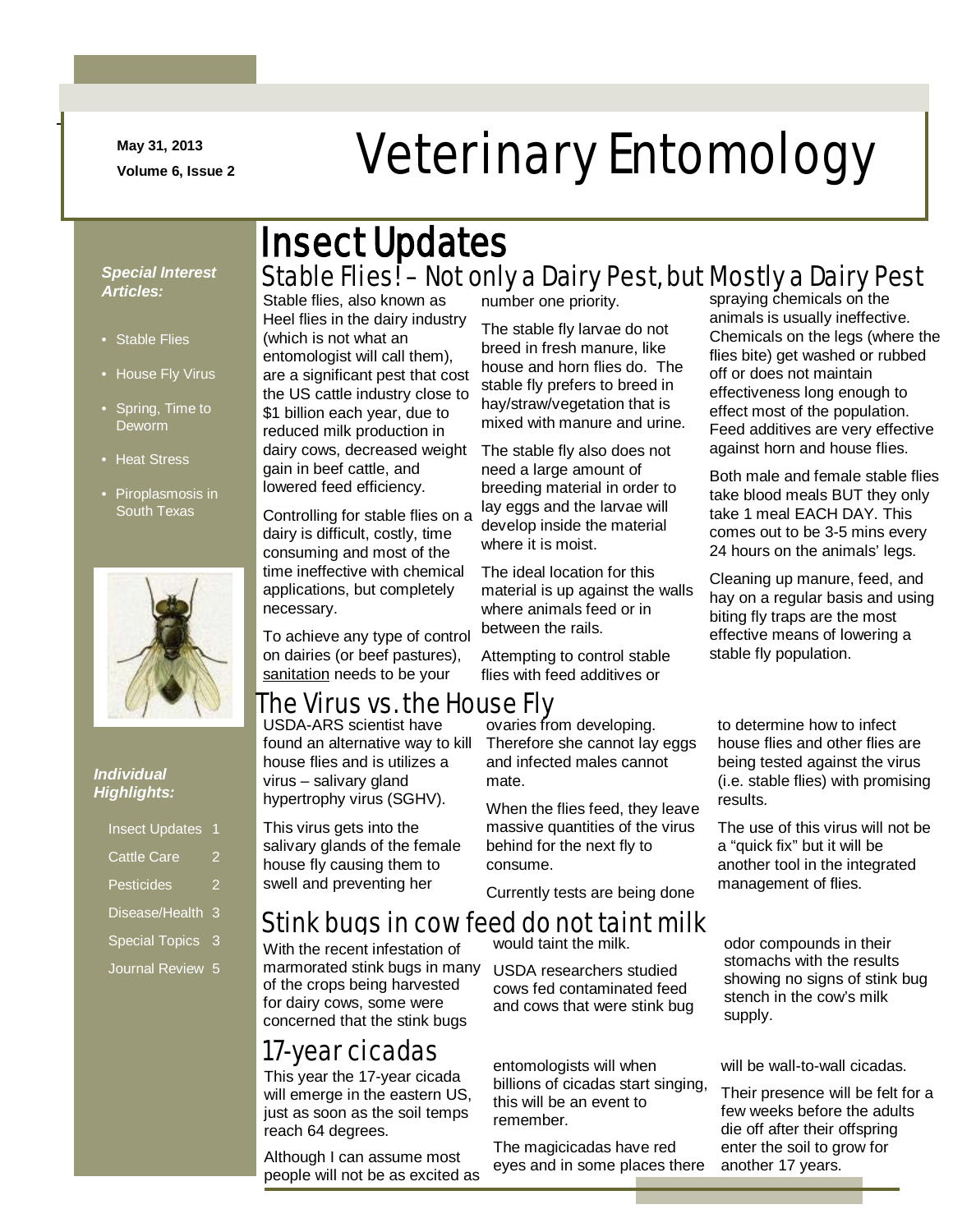

*"if you can't weigh each animal and dose based on that, calculate your dose based on the heaviest animal in the group, not the group's average* 

### It is spring (or summer in some locations), Time to Deworm Cattle Care

time to deworm your cattle. Parasite burdens will peak during spring in pastures and again in the fall.

Many times internal parasites will be over looked since cattle do not always show clinical signs (rough coats, anemia, and edema) of an infestation. Many animals will experience reduced weight gain, decreased milk production, lowered conception rates, etc.

Spring has arrived and now it is Most mature cows usually only need to be dewormed once per year, right before calving if possible, but two treatments in a might be necessary if there is a large parasite load.

> Bulls are more naturally more susceptible to parasites and should be treated in the spring and fall.

Calves need to be treated at 3- 4 months of age, at weaning, and every 3-4 months until they reach 1 year of age (this will

tenderness and the injection

In fact, all intramuscular (IM) injections will create permanent damage regardless of the age of the animal at the time of injection. Tenderness is reduced in a 3 inch area surrounding the injection site.

vary based on parasite levels in the pasture). Yearlings can be dewormed in the spring and fall until they reach maturity.

There are two main classes of dewormers; benzimidazoles and avermectins/milbemycins, the later provides some external parasite control. When choosing a deworming product, keep in mind its spectrum of control, withdrawal time, cost effectiveness, product efficacy and method of application.

### Proper injection sites when working calves

site.

Now is that time of year when producers will schedule the "working" of their calves. Proper injection administration is a critical point in beef production and animal health.

No matter which product is being injected into the calf, there is always a negative relationship between meat

### Guard Against Heat Stress in Cattle

Understanding and avoiding heat stress can be a valuable management tool. According to Brian Freking, OSU Cooperative Extension Southeast District livestock specialist, "Cattle have an upper critical temperature that is approximately 20 degrees Fahrenheit cooler than humans."

At 90 degrees, cattle may be in the danger zone for extreme heat stress.

Humidity is an additional stress that intensifies temperature problems by making it harder for the cattle to cool off.

Signs of heat stress include slobbering, heavy panting, open mouth breathing and lack of coordination. Severe cases may include depression and trembling that require some type of low stress intervention.

If water is to be applied to cattle, the droplet sizes need All injections should be given in the neck when possible to stop damage to expensive steak cuts.

Always give injections according to the label and if there is an option to inject either subcutaneous or intramuscular, always choose subcutaneous.

 to be large, misting water ູ້ breathing environment. does not reach the hide and only adds humidity to the

Avoiding heat stress can be achieved by allowing cattle access to cool water and mineral supplements.

Increase watering locations if possible, to allow the herd to spread out and remember cattle will drink 50% more water in temps above 90°F.

### Insect/Weed Control Recipe Could be Hazardous to Corn Pesticides Update/Outlook

Many farmers have started to use soil insecticides (again) to insure that corn rootworms will not be a problem in corn fields.

But this has some setbacks, one of which is using herbicides later in the same field.

The use of both an organophosphate insecticide, such as Counter, Thimet, Lorsban, Aztec or Fortress, and an herbicide that is ALS or HPPD-inhibiting can cause injury to the plant.

Both insecticides and herbicides are foreign to corn plants and

need to be metabolized by the plant. When ALS & HPPD herbicides and OP insecticides are used the plant can become overwhelmed and injury can occur.

It is important to follow label restrictions to prevent such interactions.

#### Parasite control on DocTalk

*weight."*

#### [http://www.bovinevetonline.com/newsle](http://www.bovinevetonline.com/newsletter/bovinevet-wir/Parasite-control-on-DocTalk-207384111.html) [tter/bovinevet-wir/Parasite-control-on-](http://www.bovinevetonline.com/newsletter/bovinevet-wir/Parasite-control-on-DocTalk-207384111.html)[DocTalk-207384111.html](http://www.bovinevetonline.com/newsletter/bovinevet-wir/Parasite-control-on-DocTalk-207384111.html)

On the DocTalk program, Kansas State University veterinarian Dan Thomson discusses parasite control with Dr. Dave Rethorst, also a K-State veterinarian. Rethorst outlines the importance of pre-weaning treatment for internal parasites in calves this spring, as well as spring control of internal parasites in yearling heifers and young cows. He also discusses the types of products appropriate for use in controlling internal parasites and external parasites, which are the primary concern in older females.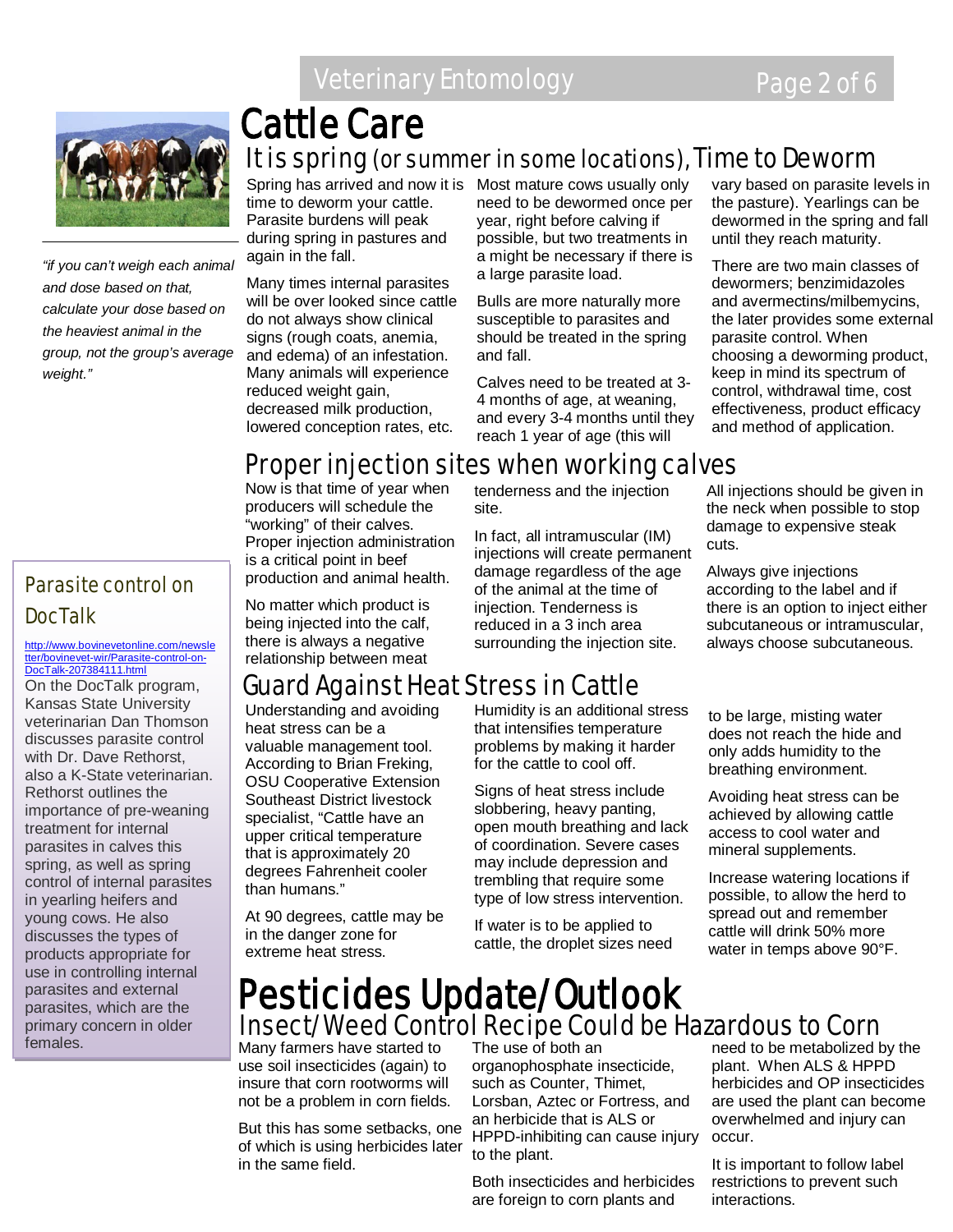## TAHC Testing Equine for Piroplasmosis in Kleberg County, TX Human & Animal Disease & Health

Texas Animal Health Commission (TAHC) has designated south Texas, Kleberg Co. equine (horses, mules, zebras, etc.) at high risk for exposure to Equine Piroplasmosis. Testing of animals began on April 8.

Equine Piroplasmosis is a blood-borne protozoal disease that affects all equine, including horses, ponies, donkeys, mules and zebras. Piroplasmosis can be transmitted from a positive horse to a

#### negative horse by blood transfer from dirty instruments or insect carriers. such as ticks.

Piro is not transmissible to humans. Piro is currently not considered endemic in Texas or the US but isolated outbreaks of the disease have and do occur.

Through research, a treatment protocol was developed that clears the infection and can lead to the release of horses

### Horse has Parasites, Now what do you do?

Horses can get parasites and treatment is needed.

**Reduce parasites** by removing manure from stalls on a regular basis. Do not spread the manure into a field that the horse will have access to.

**Worming** a horse with medications approved by a veterinarian will manage parasites. Wormers come in pastes, gels, powders, granules or pellets.

**Purge wormers** will kill parasites with one strong dosage and will be given periodically with a veterinarian's

that eventually test negative.

"Equine Piroplasmosis is considered a foreign animal disease in the US. however, new cases continue to be discovered, even three years after the initial case was found," Dr. Dee Ellis, State Veterinarian, said. "The TAHC is asking for the support of equine owners and veterinarians to make this testing effort a success and help assure the health of the equine population."

recommendation. These can be given every 8-12 weeks but they do not stay in the body for more than a few days.

**Continuous wormers,** also known as "daily" wormers, are added to the horse's feed each day and destroy worms as they infect the horse.

### Mastitis Monitoring and the Role Diet Plays in Heifer Mastitis Control

Monitoring mastitis rates and events is common place on dairies and necessary. A veterinarian must combine the health of the cow, ability of the farm personnel to identify disease and the most prevalent presentation of the disease.

In terms of identifying disease, case definition on a dairy is a way of defining to the farm personnel what constitutes an intervention point.

Monitoring systems should be kept simple and concise for farm personnel. Case definitions defined for a dairy may not be text book definitions but when defined simply and treatment protocols are defined around the case definition, the health of the animal is usually improved and goals for the dairy are more often met.

Mastitis management is commonly focused on lactating cows but the prevalence of mastitis in unbred, breeding age and pregnant heifers is higher than

formerly realized, according to Stephen Nickerson, PhD, professor of lactation physiology, University of Georgia.

Dr. Nickerson says the goal should be to prevent new infections through management strategies that include not only vaccinations, use of teat seals and fly control but also dietary supplements that boost the immune systems.



"*The greatest development of milk-producing tissue in the udder occurs during the first pregnancy, so it is important to protect the heifer mammary gland from pathogenic microorganisms"*

# Special Topics of Interest

## **Six Things Mom Get Wrong at the Grocery Store**<br>According to a new survey of more than 2008, suggesting that not all nai

1000 mothers many are often misinformed at the grocery store, especially when buying "all-natural" and "hormone-free" products.

Among the misconceptions, many moms:

**Are willing to spend more for hormonefree poultry and pork**, however, the USDA prohibits farmers from using hormones to raise these species.

**Reach for "all-natural" products**, *Consumer Reports* covered the issue in 2008, suggesting that not all natural ingredients are benign.

**Think that family farms are dying**, 7 out of 10 moms think this. Between 96-98% of the 2.2 million farms across the US are family farms.

**Incorrectly identified organic production**, 84% think organic food is farmed without the use of any pesticides, fertilizers or herbicides and half think organic is nutritionally better. Current evidence does not support any nutritional benefits or deficits from eating organic compared with conventionally grown foods. Same goes for milk.

**Fear GMOs**, modern biotech crops have been commercially grown for more than 12 years and there are no documented cases of an ecosystem disturbance or a person made ill.

**Believe that local is better**, in some situations it can take more energy to grow and harvest local food than it does to grow far away and ship.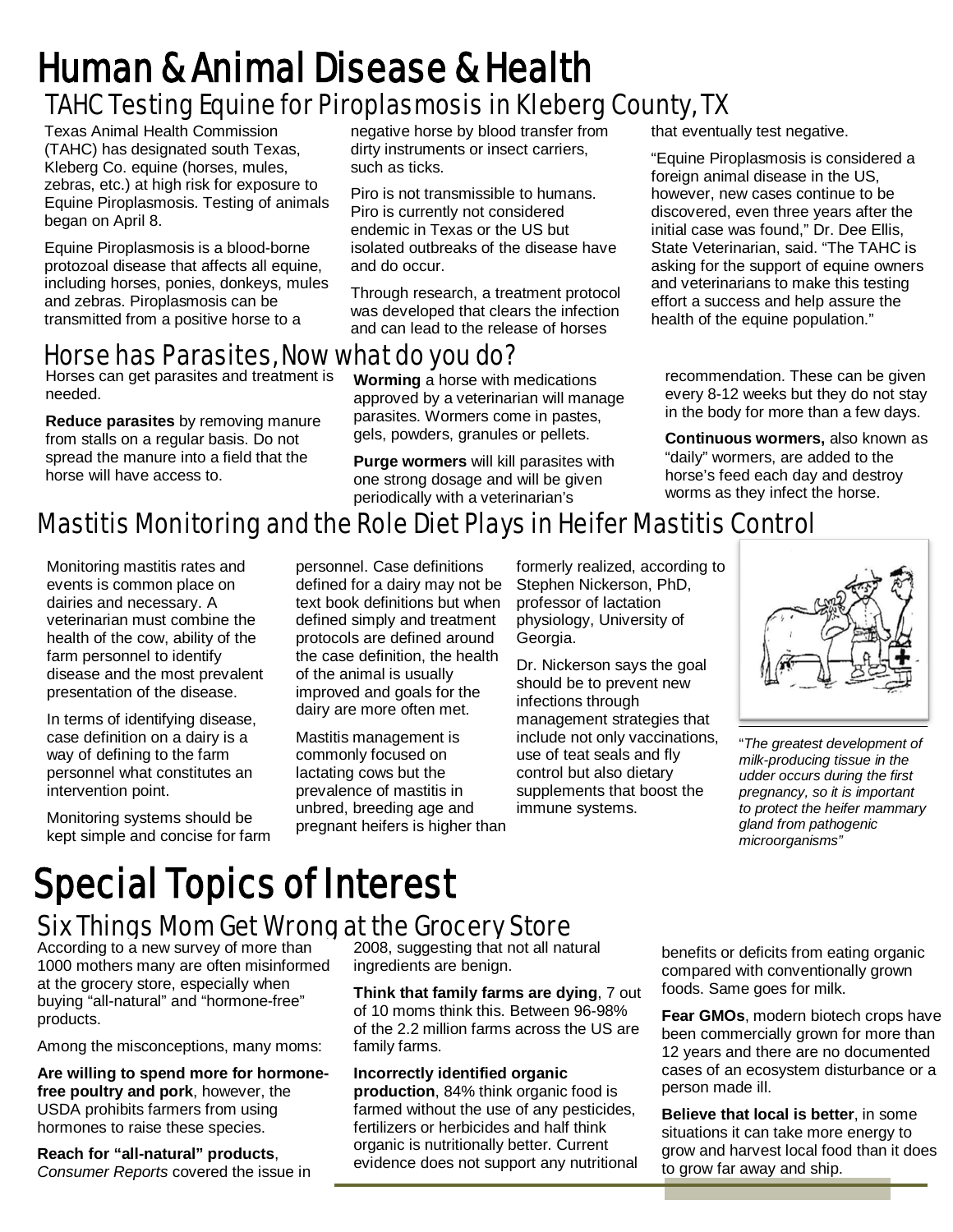### Economist: Livestock Producers Should Expect Bright Future

According to Purdue University agricultural increase significantly." economist Farzad Taheripour, the livestock industry should see a boost in the coming years from more efficient land use, a stalled demand for corn ethanol and increased demand for meat in developing countries.

"Due to consumer taste preferences, global growth in income and population, the livestock industry will grow, particularly toward poultry and pork," Taheripour said. "The demand for poultry and pork will

### Are Your Cows Overstocked?

Research has found the negative impacts of overcrowding cow pens effect not only the performance but also the physiological and behavior of animals. The losers of competition over quality feed will hold back profitability of the whole herd.

Overcrowding leads to stress and this will

Economists are wondering if beef prices will rise to the point that consumers will see it as a luxury good and choose alternatives such as chicken, pork and fish.

It was recently reported by USA Today that beef prices have increased by an average of a dollar per pound since 2007 and are expected to increase by up to an additional 10% before the summer.

increase cortisol production in cows. The increased cortisol may change energy metabolism and result in higher nonesterified fatty acids levels.

Researchers also found that some cows will compensate overcrowding at the feed bunk by consuming feed at a faster pace and some will lie down at the

Grocers and restaurants will be searching for ways to maintain consumer demand. Restaurants have previously avoided passing on high food costs to consumers by serving smaller portions but that might change.

Mike Hoffman, meat director at Dahl's Foods in Des Moines, has adopted the strategy of selling higher-priced beef cuts in 12 oz packages instead of 16 oz. He has also started selling smaller, cheaper cuts for \$4 to "keep costumers' taste for beef alive."

 expense of spending time at the feed bunk. Other cows have been noted to butt heads at the feed bunk as well.

 Management needs to be changed to reduce the impacts of overcrowding; frequent feeding, push up feed, more frequent scraping of manure and good bed maintenance should be priorities.

Wrangler's Beef Chili, classic ground beef

and bean chili recipe – "We want seconds!" "Yummy lunch!"

meat and veggie mixture!"

Sweet Potato Beef Mash-Up, sweet potatoes and ground beef – "I like the

### New School Lunch Beef Recipes with Approval from Kids, Foodservice

New beef dishes have been piloted at schools around the country and many students and foodservice directors agree the meals are delicious and nutritious.

The dishes are The Rock and Roll Beef Wrap, Spy Thai Beef, Sweet Potato

### Insects. They're What's for Dinner!

One potential remedy for the rapidly growing world population, according to a United Nation's Food and Agriculture Organization (FAO) report, is edible insects.

"Insects offer a significant opportunity to merge traditional knowledge and modern

### April Temperatures Coldest in 16 years

 The National Oceanic and Atmospheric Administration (NOAA) released its monthly "State of the Climate" report, showing that April was the 23<sup>rd</sup> coolest April on record and also the 19<sup>th</sup> wettest.

Temperatures across the nation averaged 49.7 degrees F, making it the

Beef Mash-Up, Wrangler's Beef Chili and Sweet and Sloppy Joes.

The most common response from students was "Awesome." Spy Thai Beef, Asian themed ground beef with veggies – "I love Thai food and this was delicious."

science in both developed and developing countries," according to the

Many insects contain the same amount of

FAO report.

protein and minerals as meat and more healthy fats.

It is estimated that 2 billion people eat

coolest April since 1997. The precipitation averaged 2.9 inches.

The Midwest felt the impact of the lingering winter conditions, more than most areas. Cool weather and wet conditions delayed planting for weeks, which at one point tied 1984 for the slowest planting season reported.

insects already.

FAO report also touts edible insects as a way to fight obesity and lower greenhouse gas emissions, while providing business and export opportunities for poor people in developing countries.

The Upper Midwest had so many alfalfa crops killed by the cold that the start to spring has forced some livestock producers to replace crops with other grains or pay high prices for more hay.

Not all regions were so lucky with the rain, parts of Cali and the Southwest saw little rain and above-average temperatures.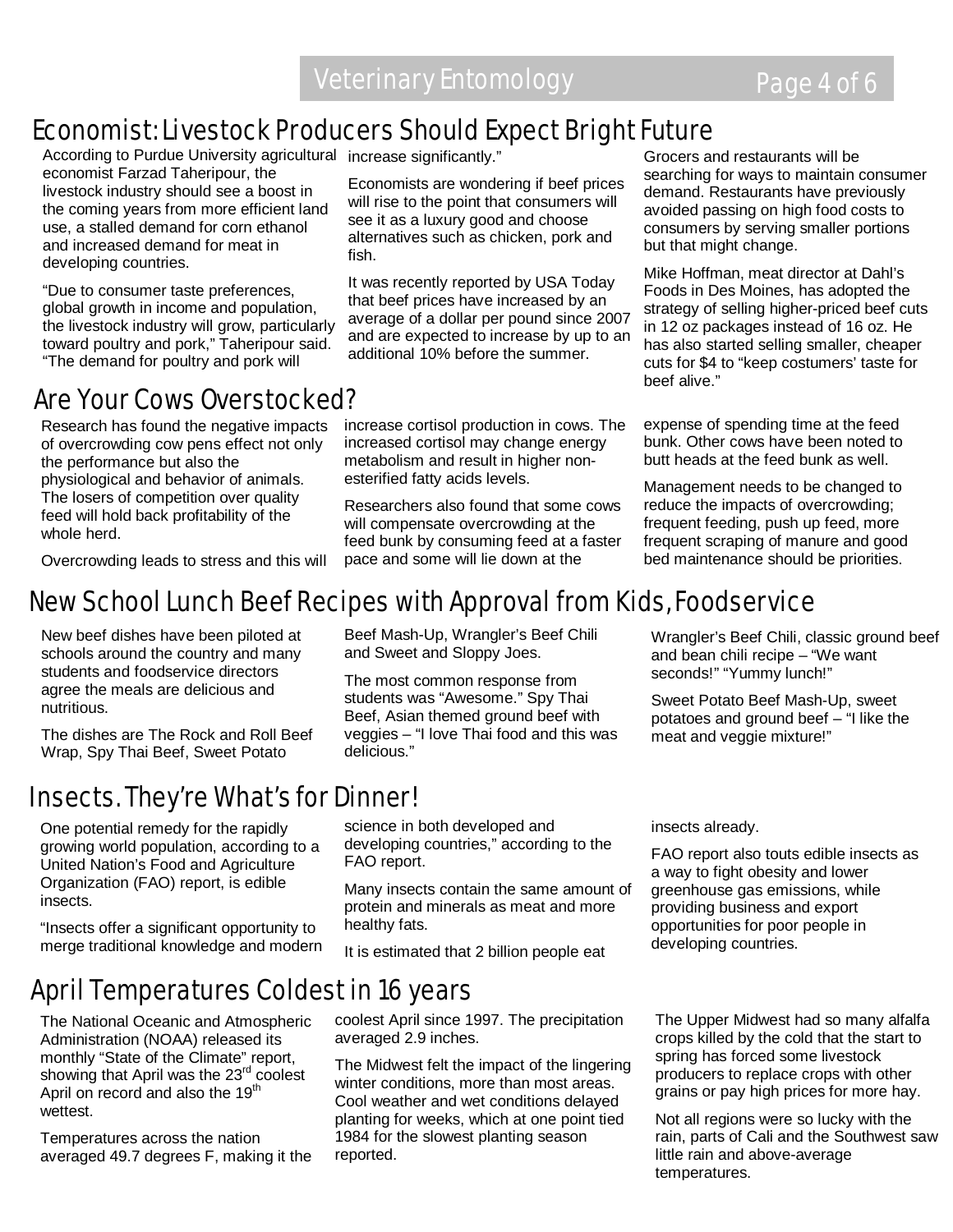## Journal Reviews<br>Identification of volatile compounds from a food-grade vinegar attractive to house flies (Diptera: Muscidae). 2013. Qian et al. J Econom. Entomol. 106: 979-987.

 Researchers in Nebraska used commercial vinegar to attract and trap house flies with successful results at a dairy.

The vinegar was mixed with brown

sugar and captured more house flies than other attractants.

Electroantennograms showed that the seven vinegar components elicited significant responses from antennae of house flies.

This is the first detailed report of house fly attractants from vinegar.

**The Impact.** This will help develop less volatile attractants for use around barns and in indoor environments.

#### Repellency of cassia bark, eucalyptus, and star anise oils and their major constituents to Leptotrombidium pallidum (Acari: Trombiculidae). 2013. Shin et al. J Med. Entomol. 50: 579-584.

Researchers tested the repellency effect of cassia bark, eucalyptus and star anise oils against chiggers in South Korea that are known to vector the causative agent of scrub typhus.

Results showed cassia bark, star anise oils and the major constituents, (E)-cinnamaldehyde, 1,8-cineole, and (E)-anethole, to be more repellant than DEET and IR3535.

**The Impact.** The effectiveness of these essential oils and their major constituents provide hope in finding more natural compounds to use as repellents.

#### Evaluation of a nonanal-Trimethylamine lure for collection of *Culex quinquefasciatus* (Diptera: Culicidae) in gravid traps. 2013. Irish et al. J Med. Entomol. 50: 619-623.

An effective means for trapping *Culex quinquefasciatus* mosquitoes is with gravid traps that are infused with organic material.

The organic material changes overtime, altering its attractiveness, therefore

standardized lures using nonanal and trimethylamine have been developed.

The researchers tested grass infused traps against, nonanal & trimethylamine traps and tap water traps.

Grass infused collected more mosquitoes than the other traps.

**The Impact.** These results show the lures to attract mosquitoes but not at the same numbers as the grass infused meht

#### Permethrin resistant profiles in a field population of mosquitoes, Culex quinquefasciatus (Diptera: Culicidae). 2013. Yang and Liu. J Med. Entomol. 50: 585-593.

The resistance qualities of natural populations of *Culex quinquefasciatus* were tested in the laboratory against permethrin and compared to a susceptible strain of mosquitoes.

The results showed fourth larvae to

#### Comparison of dragging and sweeping methods for collecting ticks and determining their seasonal distributions for various habitats, Gyeonggi Province, Republic of Korea. 2013 Chong et al. J Med. Entomol. 50: 611-618.

Dragging and sweeping methods were utilized and compared to determine their efficiency for collecting ticks in grass and deciduous, conifer, and mixed forest habitats.

Three species were collected, *Haemaphysalis longico, Haemaphysalis* 

exhibit a resistance range of 0.4 to 280 fold. The researchers found 65% of the colonies to have <10 fold levels of resistance to permethrin, 16% had 10 to 20- fold, 7% had 20- to 30- fold, and 12% ≥ 30- fold.

**The Impact.** The extensive presence of resistance in natural colonies of *C. quinquefasciatus* is unsettling information when vector control is limited by the number of insecticides available for use.

*flava,* and *Ixodes nipponensis*.

Collection method was determined to have no significant difference when collecting for ticks but there were significant in the number of ticks collected based on location and time of year.

**The Impact.** The results of this paper show that if tick sampling is needed in an area for any reason, the same number of ticks will be collected whether with a sweep net of a dragging cloth.

#### Range expansion of *Dermacentor variabilis* and *Dermacentor andersoni* (Acari: Ixodidae) near their northern distribution limits. 2013. Dergousoff et al. J. Med. Entomol. 50: 510-520.

Researchers in Canada studied the known location of both ticks in Canada and increased the sampling plot in order to determine if either tick species had moved beyond the known habitation zone.

*Dermacentor variabilis*, the American dog tick, was found to have expanded

westward and northward beyond the acknowledged habitation zone from 1960.

*Dermacentor andersoni*, the Rocky Mountain wood tick, was sampled as well and determined to have not moved beyond the habitation zone set forth in 1960.

**The Impact.** The expansion of the ticks and the overlap in location gives rise to the movement of disease transmission in areas not previously exposed and also gives potential of the ticks sharing disease pathogens.